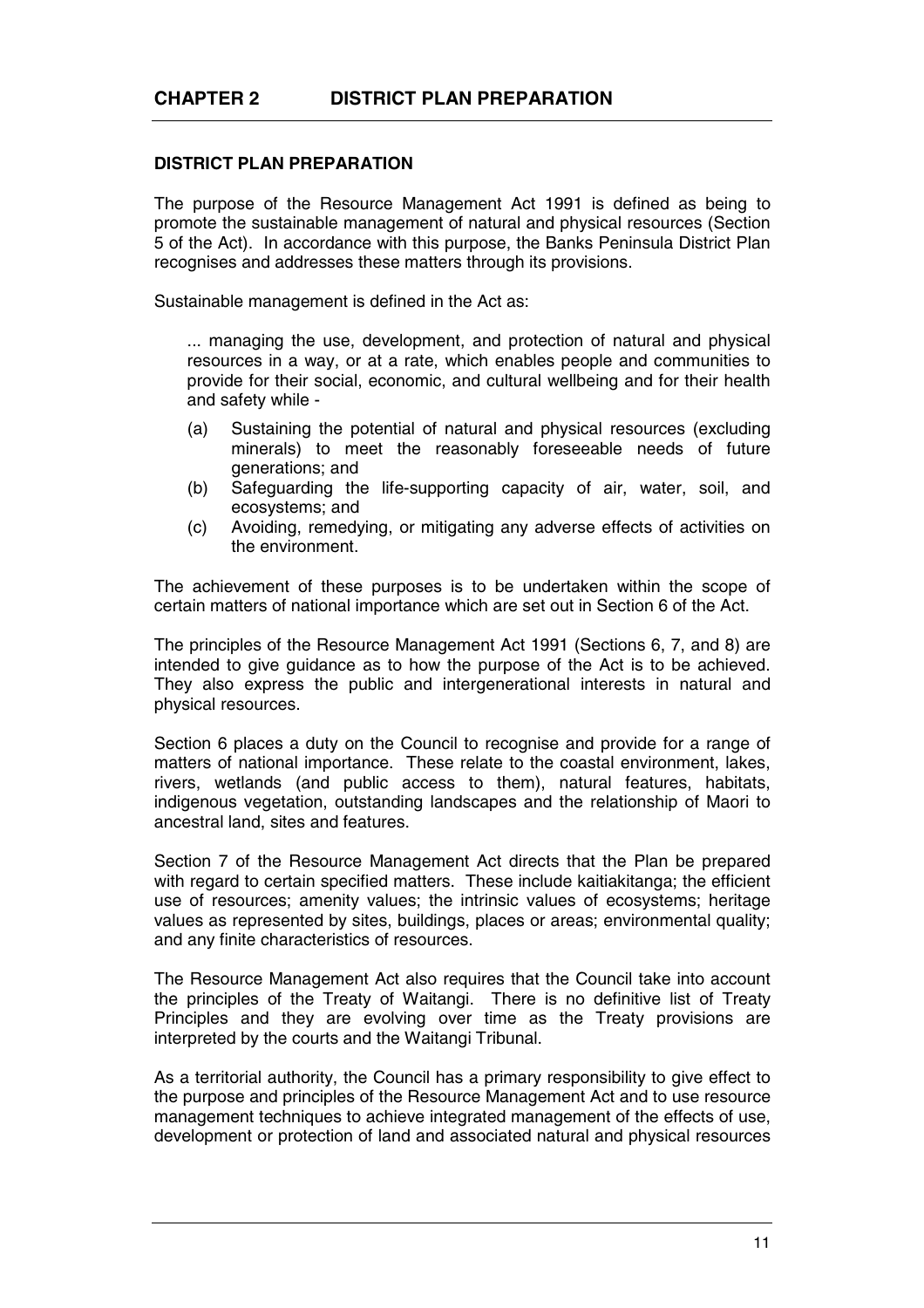of the district. In particular, the Council has a clear duty to formulate, implement, and review objectives and policies and other measures to give effect to the Act. The Council has also undertaken to work with tangata whenua to set objectives, policies, methods and other measures to give effect to the Act.

## **COUNCIL RESPONSIBILITIES**

Banks Peninsula has a distinctive and special character because of its inherent natural resources and the quality of the natural landscape. The area also provides a place to live for a significant number of residents. Existing settlements and the nature of development on the Peninsula contribute to the character of the area.

In meeting its responsibilities, the Council clearly sets out in the Plan the reasons for the adopted objectives, policies and rules.

The Plan also takes into account a number of documents which have shaped its provisions. These include:

- National Environmental Standards in terms of natural elements.
- New Zealand Coastal Policy Statements.
- Regional Policy Statements and Regional Plans including the Regional Coastal Plan.
- Operative regional planning scheme considerations (prepared under the Town and Country Planning Act 1977).
- The Treaty of Waitangi.
- District Plans for adjacent areas.
- Management plans and strategies prepared under other legislation.

The District Plan should be read in conjunction with other documents such as the Council's Strategic Plan which provides strategic direction for the district and the Council's Annual Plan which outlines the Council's activities for the current financial year. Other relevant documents may include management plans, funding policies and long term financial plans.